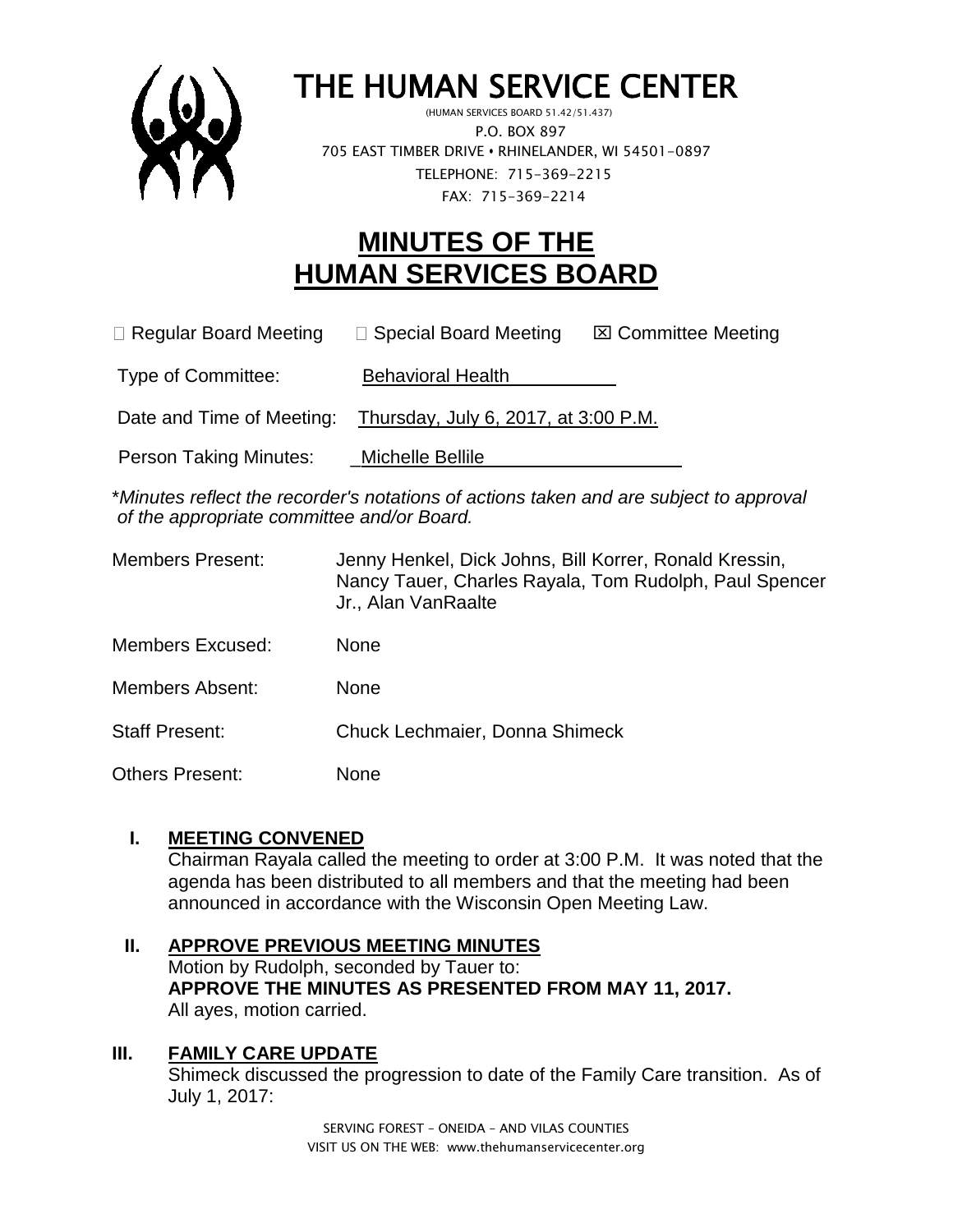- All 81 consumers from Forest County have transitioned. 30 of the 81 consumers were served through the agency.
- 156 consumers from Oneida County have transitioned. 61 of the 156 consumers were served through the agency. Oneida County will continue to transition the remaining consumers through October 1, 2017.
- 99 consumers from Vilas County have transitioned. 36 of the 99 consumers were served through the agency. Vilas County will continue to transition the remaining consumers through September 1, 2017.

Shimeck discussed wait list procedures and estimated wait times for new consumers needing services. These consumers will be signing up for services through the Aging, Disability and Resource Centers.

Shimeck stated six agency employees, three Adult Case Managers and three Medical Assistance Personal Cares Program nurses, have all taken employment with one of the Managed Care Organizations. In August 2017, the remaining Adult Case Manager will begin employment with a Managed Care Organization and in September 2017, an additional Medical Assistance Personal Cares Program nurse will begin her employment.

# **IV. OUTPATIENT CLINIC UPDATE**

Shimeck advised the Committee of the resignation of therapist, Mary Patterson-Delap and AODA counselor, Chris Hartlep. Shimeck expressed appreciation for the dedication shown to the clients and agency by Patterson-Delap and Hartlep. Interviews for both positions are underway.

Based on the needs of the clients, some have been transferred internally to another therapist, referred to a partnering agency, or voluntarily closed with the agency as services were no longer needed.

Shimeck and Feest plan to meet with the remaining Outpatient Clinic staff for input and possible restructure.

Shimeck discussed the client caseloads of Dr. Witkovsky and Dr. Mannem. Dr. Witkovsky is booked into September 2017 and Dr. Mannem has occasional openings. Shimeck discussed Dr. Mannem's prescribing guidelines and a result, some clients are choosing to seek services elsewhere.

# **V. EMERGENCY SERVICES PROGRAM UPDATE**

# **A. Crisis Bed/Emergency Services Report**

Shimeck distributed the Crisis Bed/Emergency Services Report. The report showed out of the 64 screens performed, 48 resulted in a diversion. It was noted there was a typo on the report in the dismissal numbers.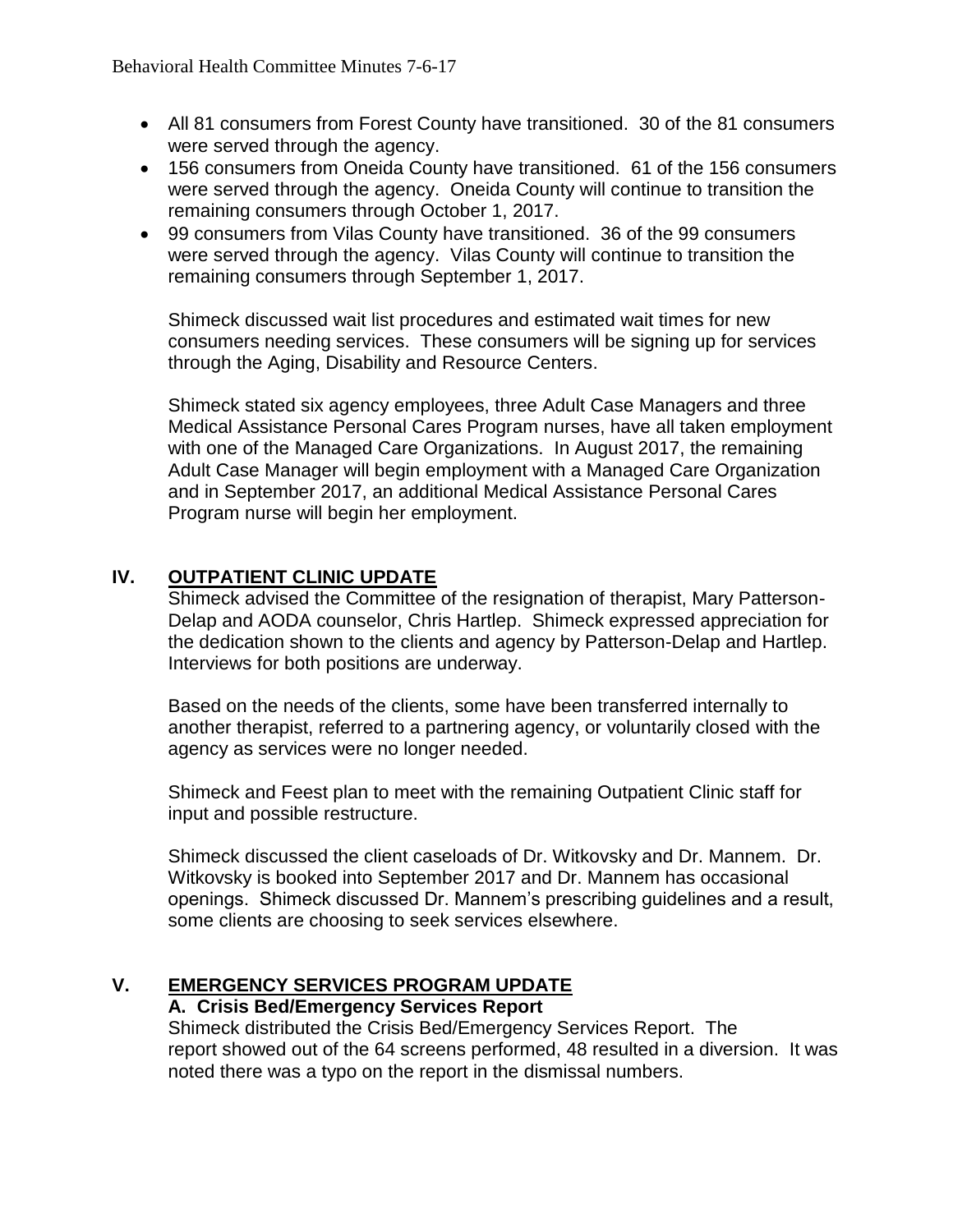Lechmaier discussed a recent meeting with select staff from the Oneida County Sheriff's Department on proper utilization of the Crisis line and requesting screeners prior to booking. Similar discussions will occur with other tri-county law enforcement agencies.

Shimeck mentioned there is not currently a waiting list for KOINONIA.

#### **B. State Hospital Report Update**

Shimeck distributed a 1<sup>st</sup> quarter analysis of the number of admissions, number of bed days and cost. The report showed a 40.7% increase in the number of admissions from 2016-2017, a 74.3% increase in the total number of days stayed, and a 68.9% increase in actual expenses. Discussion occurred on the difficulty in projecting expenses for the year due to unforeseen variables in admissions and length of stay. Lechmaier provided insight into the process of determining admission through the court evaluators.

# **VI. HIGH COST PLACEMENT UPDATE**

Shimeck provided the Committee an update on a potential high cost placement consumer. At this time, the consumer is still placed at Winnebago Mental Health Institute Monday through Friday and is transported to Milwaukee Children's Hospital in on the weekends for medical treatment. The Oneida County Sheriff's Department is responsible for the transport to and from Madison/Milwaukee. Due to the extreme complexity of the case, there have been many denials by alternate facilities. Shimeck, agency staff, and numerous outside agencies continue to work diligently on finding alternate placement.

#### **VII. COMPREHENSIVE COMMUNITY SERVICES PROGRAM UPDATE A. Site Review**

Lechmaier discussed the recent site review results and provided a recap of program aspects needing attention. A plan of correction will be sent to the Division of Quality Assurance.

#### **VIII. CASE MANAGEMENT STRATEGIC PLANNING UPDATE**

Lechmaier discussed recent meetings with program leads and plans for training contracted providers, compliance in paperwork, and increasing billable hours.

# **IX. VACANCIES AND RECRUITMENT UPDATE**

Shimeck stated the vacant Behavioral Health Fiscal Coordinator was currently on hold due to the Family Care position and reassessment of the Developmental Disabilities Financial Coordinator responsibilities. A Comprehensive Community Services Service Facilitator has been hired and is scheduled to start on July 10, 2017. A four-year Registered Nurse has been hired and is scheduled to start on July 10, 2017. Interviews are still being conducted for an AODA counselor and a Mental Health Therapist. Interviews are concluded for the Emergency Services